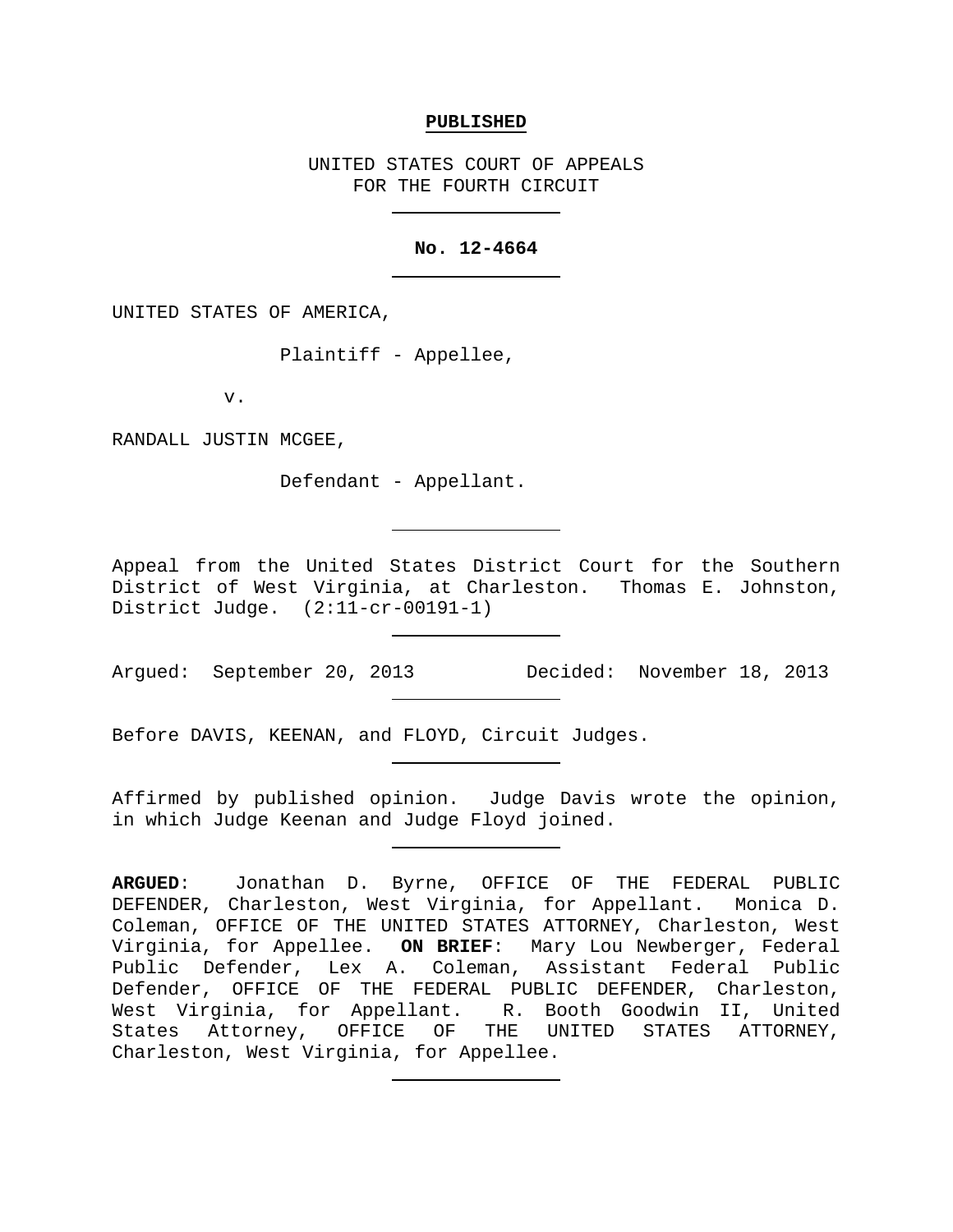DAVIS, Circuit Judge:

Randall Justin McGee was convicted in the Southern District of West Virginia of possession with intent to distribute oxycodone, in violation of 21 U.S.C. § 841(a)(1), and sentenced to fifty-five months of imprisonment. On appeal, McGee challenges the district court's denial of his motion to suppress drugs seized during a traffic stop. He also challenges his sentence on two grounds: Whether the district court (1) committed clear error in finding that a seizure of cash from McGee occurring approximately two weeks before his arrest arose from "relevant conduct" to the offense of conviction (and thereby increased his sentencing range); and (2) committed procedural error in failing to impose an individualized sentence. We reject McGee's contentions and affirm the judgment.

I.

#### A.

Law enforcement officers first encountered McGee on July 10, 2011, when police received a tip that a black male near a Greyhound bus station in Charleston, West Virginia, was acting suspiciously. Officers went to the station and approached the man, later identified as McGee, who agreed to speak with them. When first questioned, McGee said he was not traveling, but had come to the bus station to meet a childhood friend. The officers conducted a search of McGee's person and found a bus ticket in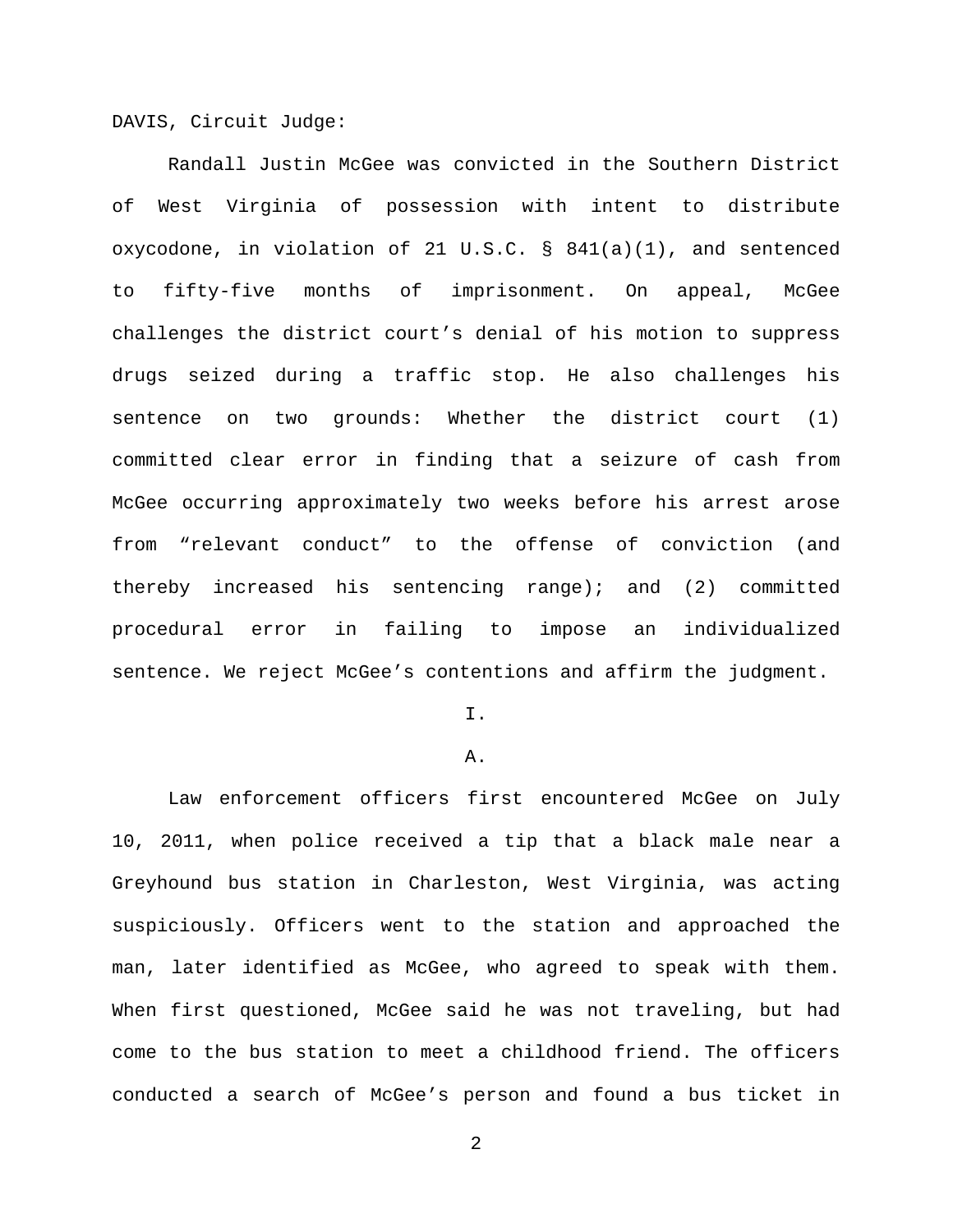the name of Adam Lowe, for travel between Charleston, West Virginia, and Detroit, Michigan. When the officers discovered that McGee's name did not match the name on the bus ticket, they handcuffed him.

McGee denied that he was in possession of any contraband and consented to a search of his bag. Inside the bag, the police found \$5,800 in cash. McGee stated he did not have a job and had not had one for over a year. He claimed he was traveling with \$2,000 to see the mother of his child and/or his mother. The police determined that McGee did not have a reasonable explanation for his possession of the cash and seized the money.

Police contacted McGee's mother, who said that McGee did not yet have a child (though his girlfriend was pregnant at the time). She also reported that McGee was in West Virginia "earning money," and that McGee was supposed to bring the money back with him. J.A. 313. Police also seized McGee's cell phone, which had several text messages. One message was from his brother, instructing McGee to have somebody else go into the bus station and buy a ticket using a different name, and to wait in the car while the ticket was purchased. Police believed other texts were "drug-related," such as a text stating, "Are they moving? How many do you have left, and the total should be \$6,075.00." Id.

The police released McGee without arresting him.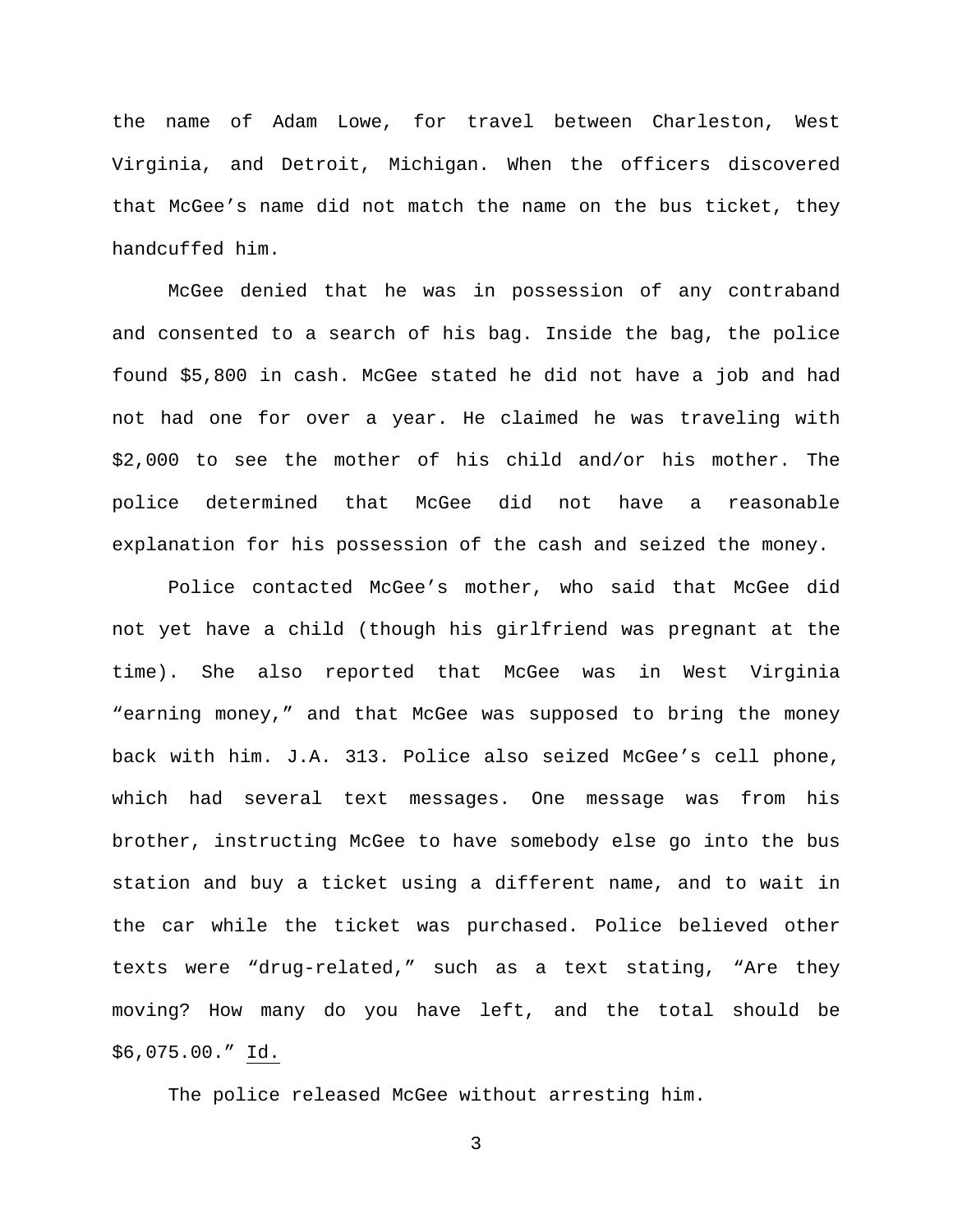A little more than two weeks later, on July 26, 2011, South Charleston Police Officer Jonathan Halstead, a member of the Metro Drug Unit, stopped a Dodge Avenger on I-77. Halstead stopped the car after observing that the middle brake light (located in the center of the back windshield) was not working properly when the driver braked during a slowdown in traffic. Halstead had the driver, Kardell Moore, get out of the car; Moore volunteered to Halstead that his driver's license was suspended and the car was a rental. Halstead briefly spoke with McGee, then seated in the front passenger seat, in order to ascertain whether McGee had a valid driver's license. Halstead testified at the suppression hearing that McGee was nervous and his hands were shaking. Halstead obtained identifying information from McGee and called for backup. While Halstead was checking McGee's information, Officer David Richardson arrived on the scene. $1$ 

Halstead told Richardson what he had observed regarding McGee, and Richardson agreed to speak with McGee. Richardson spoke briefly with McGee and asked him to get out of the car. McGee complied, and after exiting the vehicle he consented to a

B.

<span id="page-3-0"></span> $1$  A third officer, Owen Morris, arrived on the scene before Detective Richardson. Morris did not witness the actual stop, and he did not have any interaction with McGee.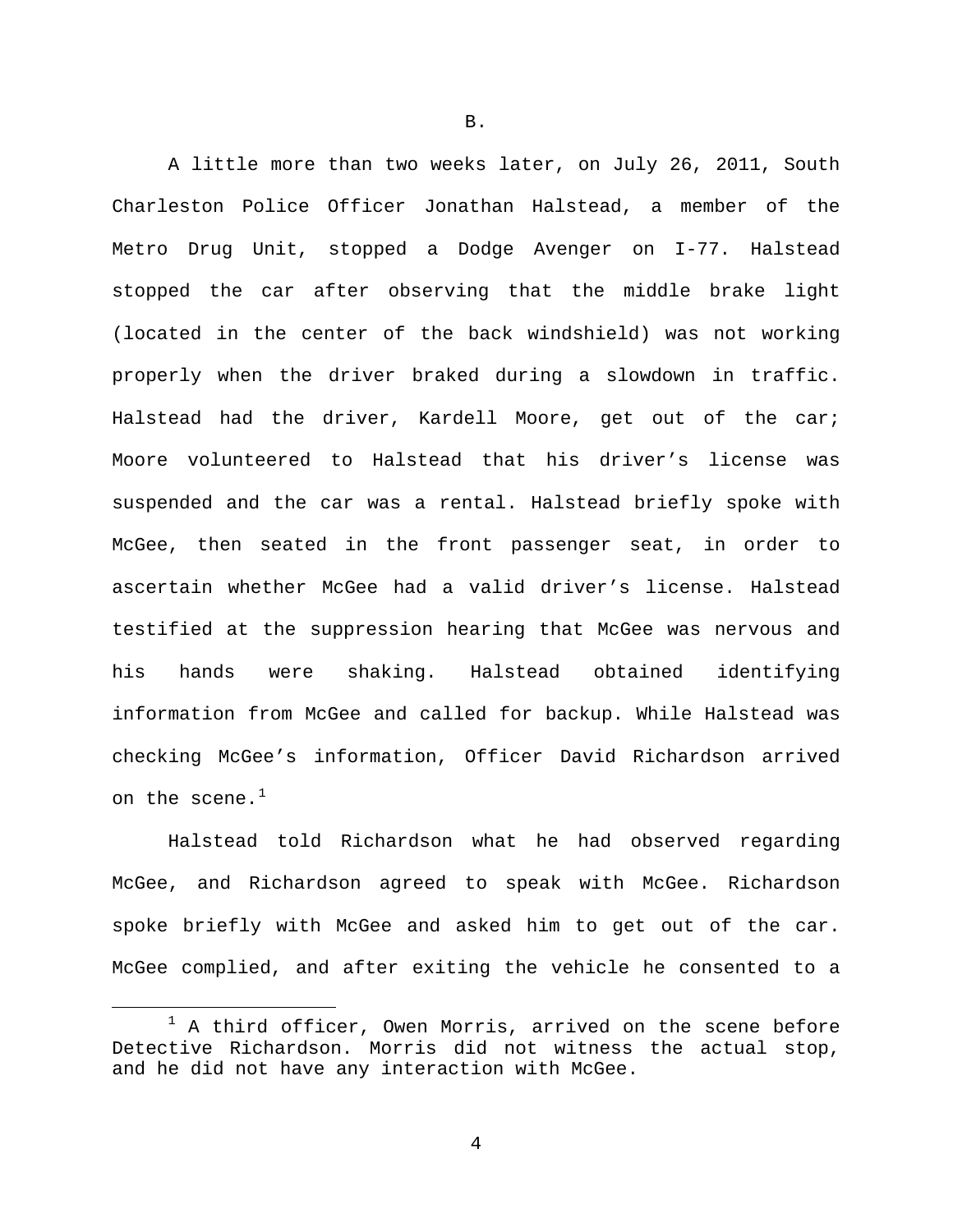search of his person. During the search, Richardson felt items he believed were pills in McGee's shorts. Richardson put McGee in hand restraints, and shook a bag of pills out of McGee's shorts. The bag contained 246 oxycodone pills and 151 oxymorphone pills.

## II.

# A.

McGee was charged with possession with intent to distribute oxycodone, in violation of 21 U.S.C. § 841(a)(1). He filed a motion to suppress the drugs seized during the traffic stop. Specifically, he disputed Halstead's claim that the car had a defective brake light. The court held a hearing, at which the three police officers present at the scene testified. Thereafter, the court issued an opinion denying the motion to suppress, finding that Halstead's testimony was "entirely credible" and that he had probable cause to believe the driver had committed a traffic violation by not having an operational brake light. $^2$  $^2$  J.A. 160.

A few weeks later, McGee filed a renewed motion to suppress on the basis of newly obtained evidence. McGee again challenged the validity of the stop, this time proffering evidence

<span id="page-4-0"></span> $2$  It is illegal for a vehicle to have any non-operational brake lights in West Virginia. W. Va. Code § 17C-15-18(b).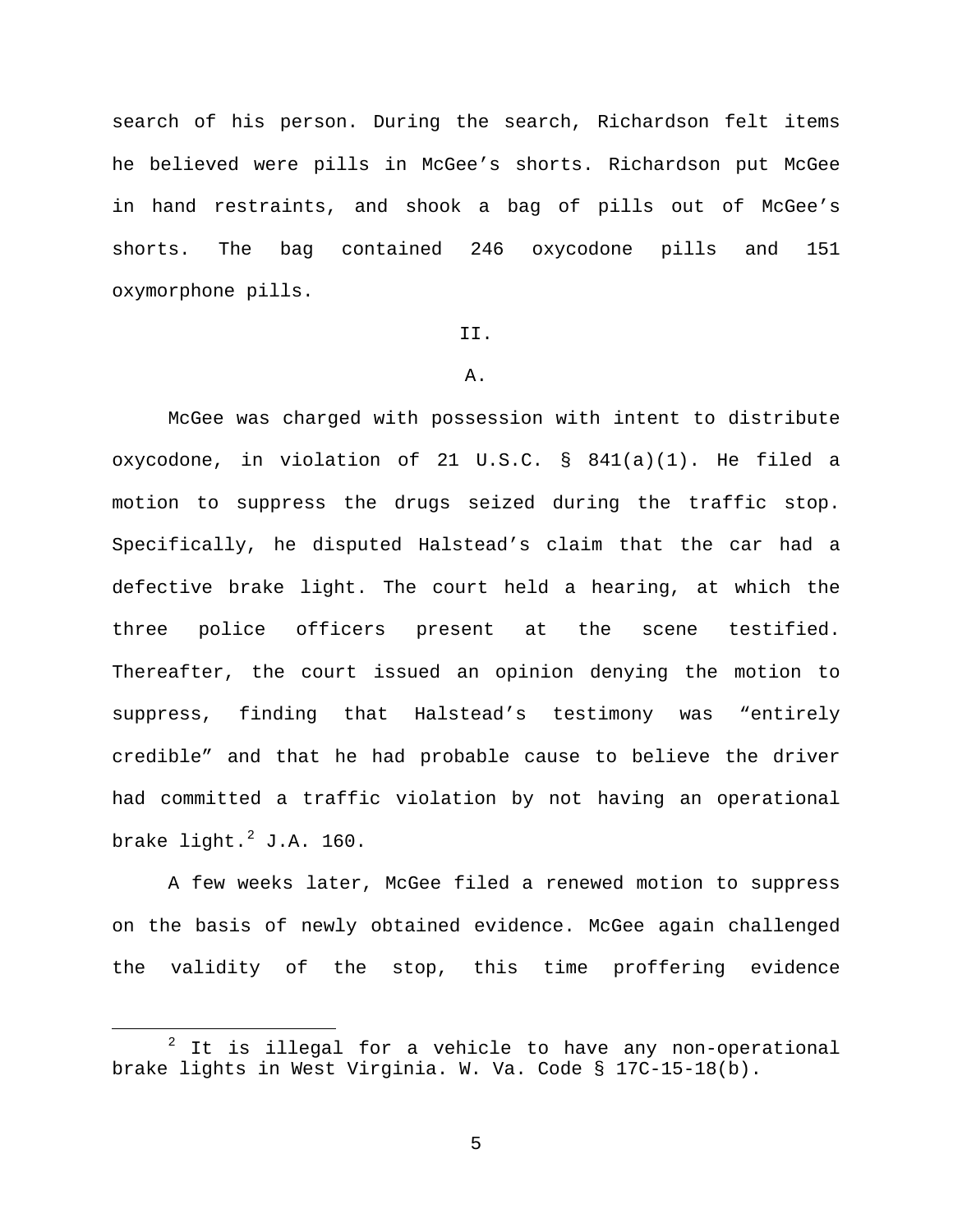resulting from an investigation into the condition of the rental car. That evidence tended to show that all the brake lights in the vehicle were operational in November 2011, and there was no record of a repair after the traffic stop in July 2011.

The court held another hearing on the matter. At the hearing, the court heard further testimony from Halstead; Patrick Kearns, an investigator with the Federal Defender's office; and Jason Tardiff, a risk manager with Enterprise Renta-Car. Halstead again testified that he saw the defective brake light prior to the traffic stop. Kearns testified that he found the rental car at Enterprise's car dealership in Kentucky, where he tested the brake lights and found them to be fully functional on November 18, 2011. Tardiff testified that it was customary for Enterprise to keep a record of all complaints and repairs made on any vehicle; there was no record of any complaints about the defective brake light or any repair for a defective brake light after the stop in July 2011.

The court denied McGee's renewed motion to suppress. The court noted that the government was relying exclusively on Halstead's testimony to meet its burden of showing by a preponderance of the evidence that Halstead had probable cause to stop the car. Specifically, the court held that "[a]lthough Defendant's evidence raises a serious factual issue, it is ultimately insufficient to overcome Officer Halstead's direct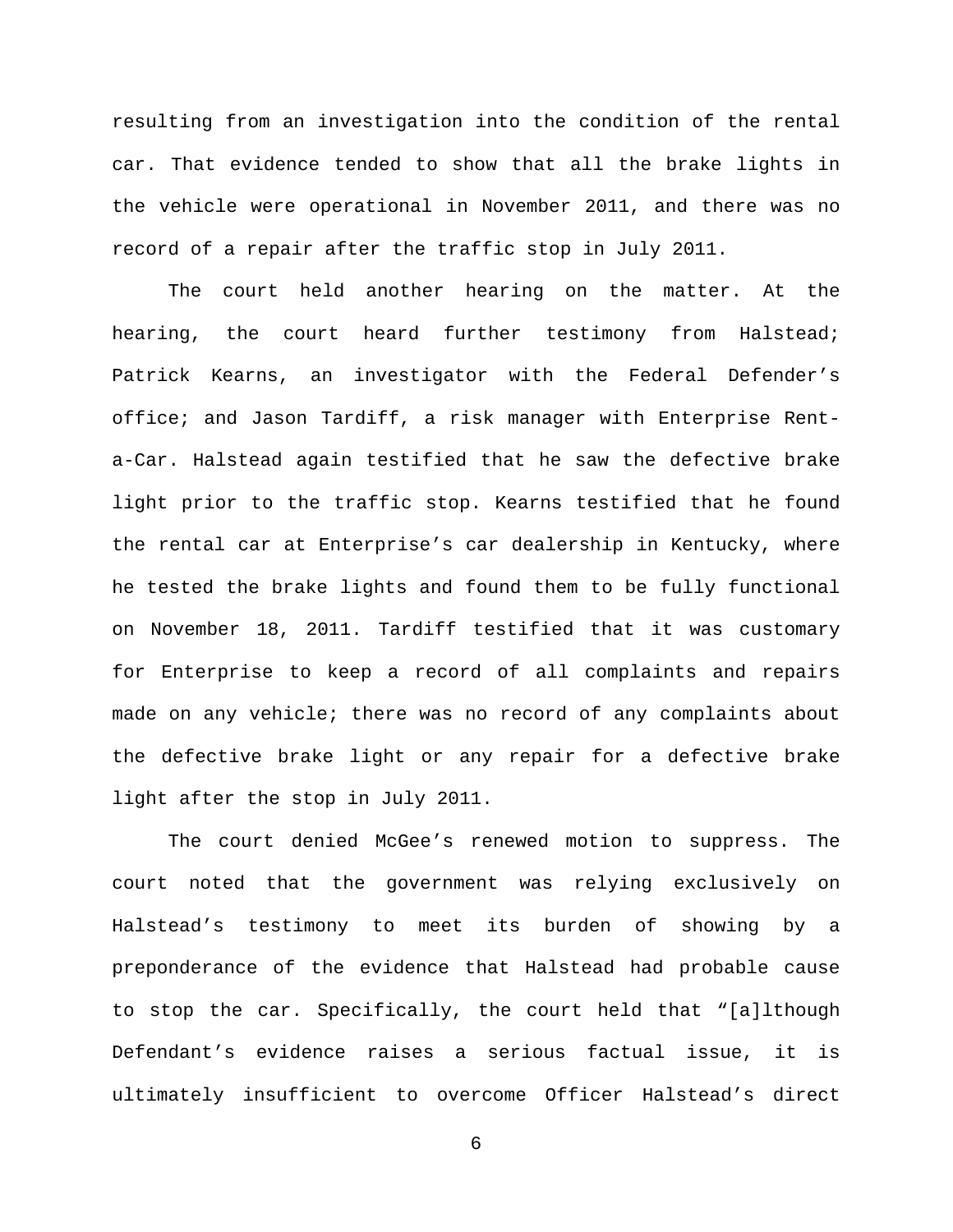and unimpeached testimony that the Avenger's center brake light was indeed nonoperational on July 26, 2011." J.A. 264. The court stated that Halstead was "frank and earnest, and his recollection of the events of July 26, 2011, was unwavering." Id. The court pointed to two possible explanations, urged by the government, for the lack of repair and/or record of a repair: a temporary malfunction, such as an electric short, or that there was a repair, but no record of it.

### B.

Having denied the motions to suppress, the court conducted a bench trial at which McGee did not contest the government's evidence. McGee only proceeded to trial in order to preserve his right of appeal, and did not feel comfortable accepting certain stipulations proposed by the government in plea negotiations. The court found McGee guilty as charged.

#### $\mathcal{C}$ .

In advance of sentencing, the presentence investigation report ("PSR") laid out the "Offense Conduct," describing the traffic stop and McGee's arrest, but also described the earlier incident at the bus station. In accordance with the Guidelines, the PSR converted the drugs seized from McGee during the traffic stop into a marijuana equivalency. Over McGee's timely objection, the PSR also converted the \$5,800 seized from McGee at the bus station, stating the cash "is viewed as representing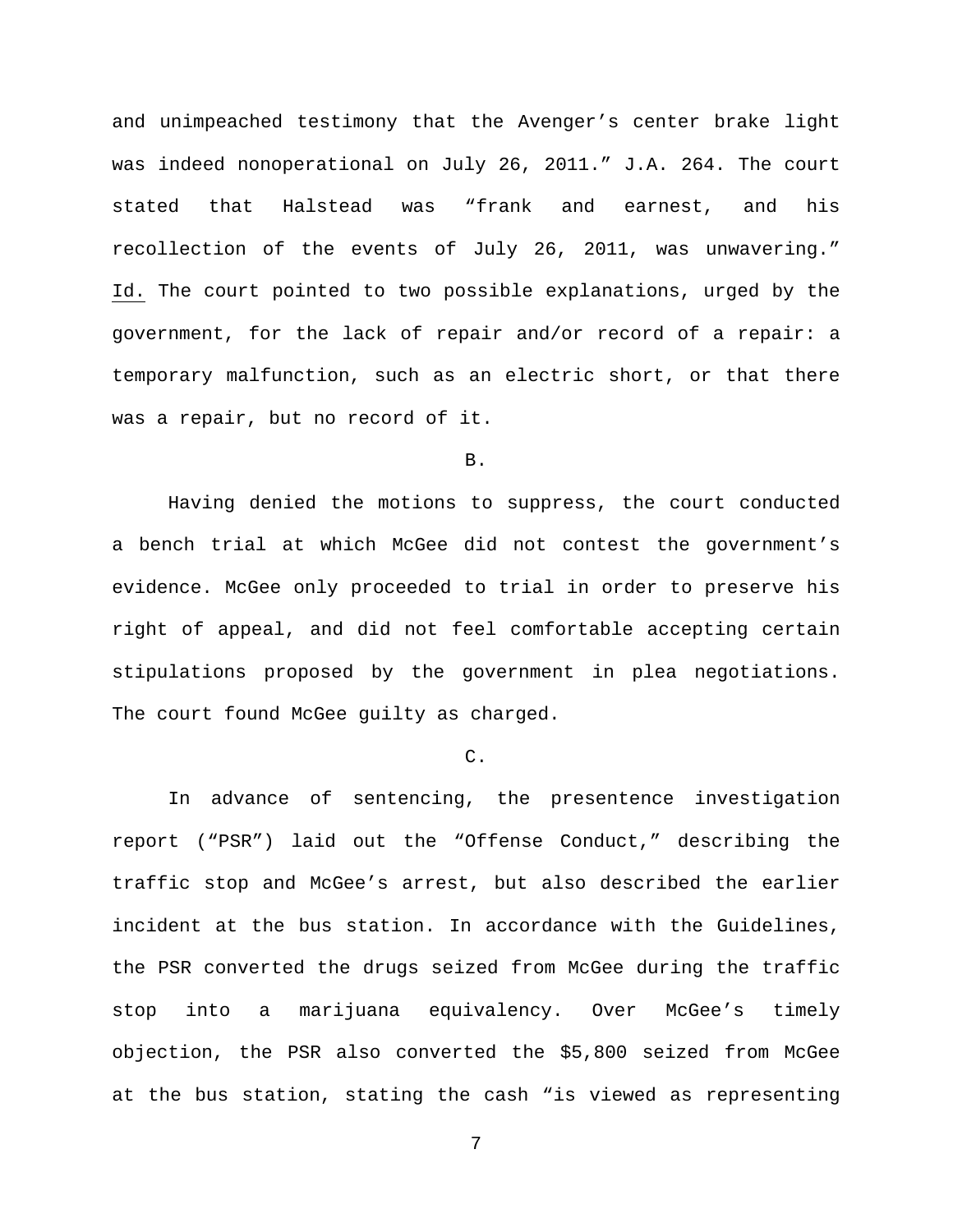proceeds of drug distribution," since McGee was later found with the drugs and "he has held no legitimate employment" since 2006. J.A. 353. McGee's base offense level under the Guidelines was 24 based on an equivalency calculation of 98.94 kg of marijuana, including the 19.3 kg added by the cash proceeds equivalent. Without the cash proceeds conversion, McGee's base offense level would have been 22. U.S.S.G. § 2D1.1(c)(9). After the reduction for acceptance of responsibility, the final Guidelines range was 51 to 63 months (including the cash proceeds), instead of 41 to 51 months (without including the cash proceeds). $3$ 

McGee objected to the inclusion of the drug equivalent for the cash seized at the bus station, arguing that there was no evidence to connect the funds to the July 26, 2011 stop. McGee argued specifically that his possession of a ticket in a different name and his lack of employment were insufficient to support such a finding. McGee pointed out that there were no

<span id="page-7-0"></span> $3$  In the PSR the Probation Officer recommended against an adjustment for acceptance of responsibility, given that McGee had a bench trial. McGee argued that his case falls into an exception noted in the commentary to U.S.S.G. § 3E1.1, as he only went to trial in order to preserve his right of appeal on issues not related to his factual guilt. The government argued that McGee should not be granted the adjustment because his arguments against including the drug equivalent of the cash seized at the bus station amounted to "frivolously denying relevant conduct." J.A. 306. Notably, the court rejected the government's argument and awarded the adjustment.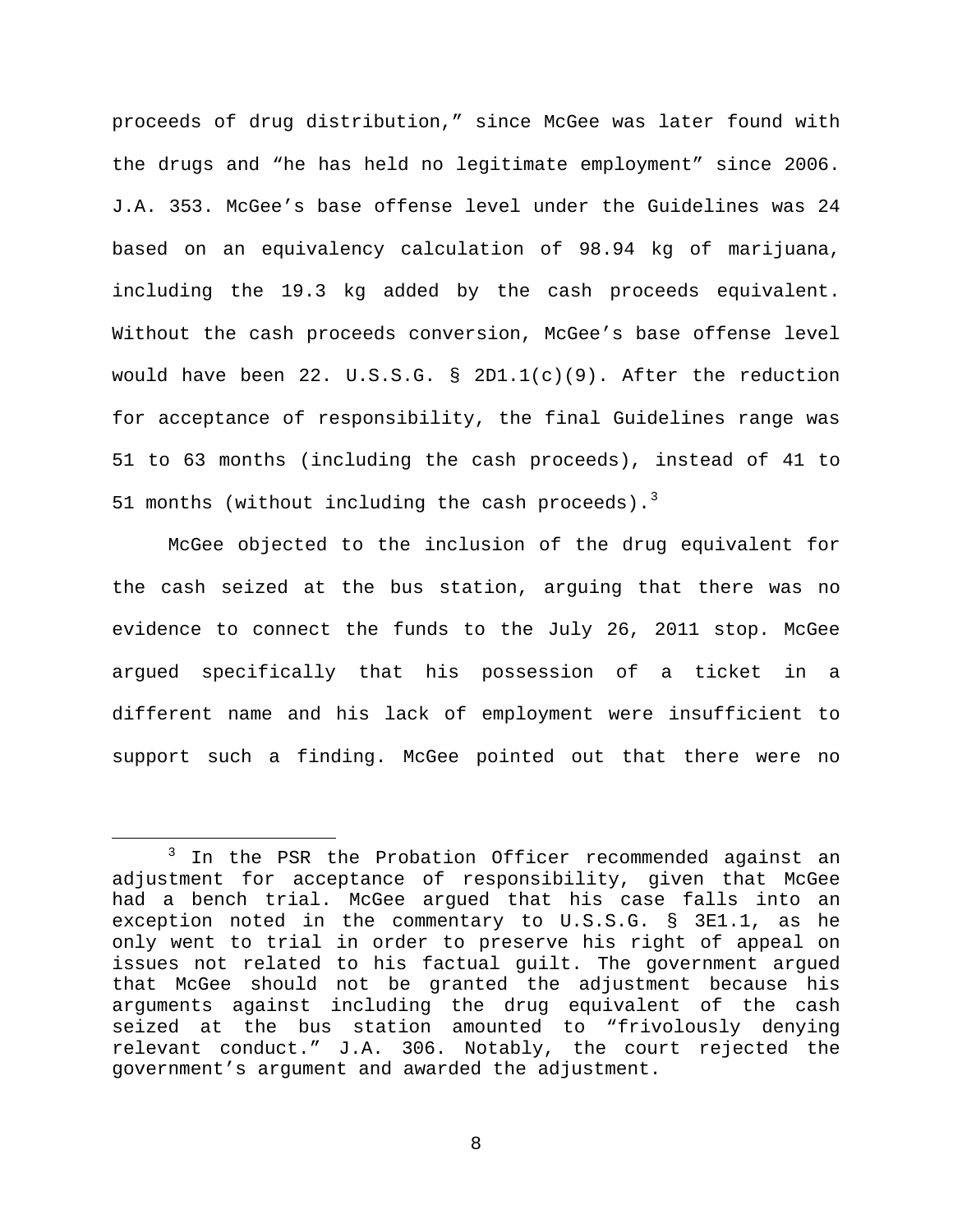drugs seized with the money and that McGee was never arrested or charged with anything related to the bus station incident.

The court held a sentencing hearing at which the government explained the bus station incident. McGee accepted the government's factual proffer, acknowledging that there were conflicting statements and suspicious behavior, but maintained that there was no legitimate connection between the seizure of the cash and the traffic stop two weeks later. The court took the matter under advisement and continued the sentencing hearing.

At the continued sentencing hearing, the court determined that the government had met its burden of proof to show that the cash involved relevant conduct. The court noted that it was "a close call" but McGee's conflicting explanations for his presence at the bus station paired "with the fact that just two weeks later, he was caught with a rather large bag of pills . . . not very far at all from that bus station" were enough to meet this burden. J.A. 322-23. The court therefore found a final offense level of 22, a criminal history category of III, and a Guidelines range of 51 to 63 months.

McGee requested a variant sentence of forty-one months, noting that he had strong family support, secured employment following his pre-trial release, was relatively young and just "made a dumb mistake trying to take some shortcuts and passing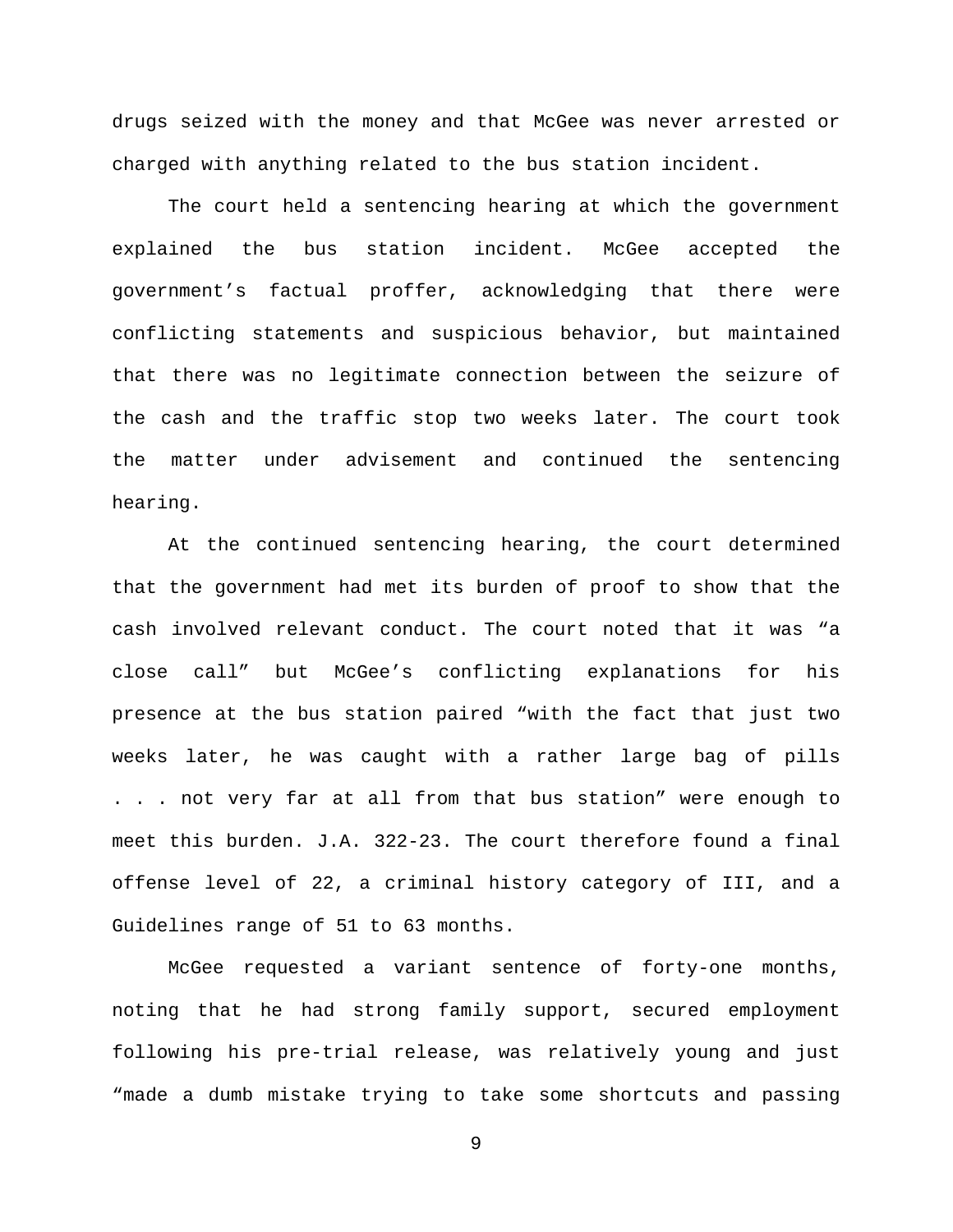through this state." J.A. 327. The government contended that McGee intended to distribute the drugs in West Virginia and was not just passing through, pointing out the bus station incident two weeks before the traffic stop.

The court considered the Guidelines and the 18 U.S.C. § 3553(a) factors, and pronounced a sentence of fifty-five months. The court noted that "stiffer sentences for these pill cases are justified because of the seriousness of the offense" and the necessity for deterrence. J.A. 332. The court pointed out that there is "a problem with drugs coming into West Virginia, particularly Southern West Virginia, from Detroit" and that he hoped "that sentences in these cases where I have defendants from Detroit . . . will send a message back to Detroit that the drugs being brought here from Detroit are not welcome and that serious punishments await people who bring drugs here from Detroit." J.A. 331, 332.

McGee objected to the court's decision to use the sentence to "send a message" to Detroit, and denied that there was any evidence of drug trafficking in West Virginia. The court overruled McGee's objections, stating that it was within the parameters of the § 3553(a) factors to consider the source of the drugs. The court acknowledged that "implicit in that sentence and my reasons for the sentence is that this defendant was bringing those pills from Detroit to West Virginia" but that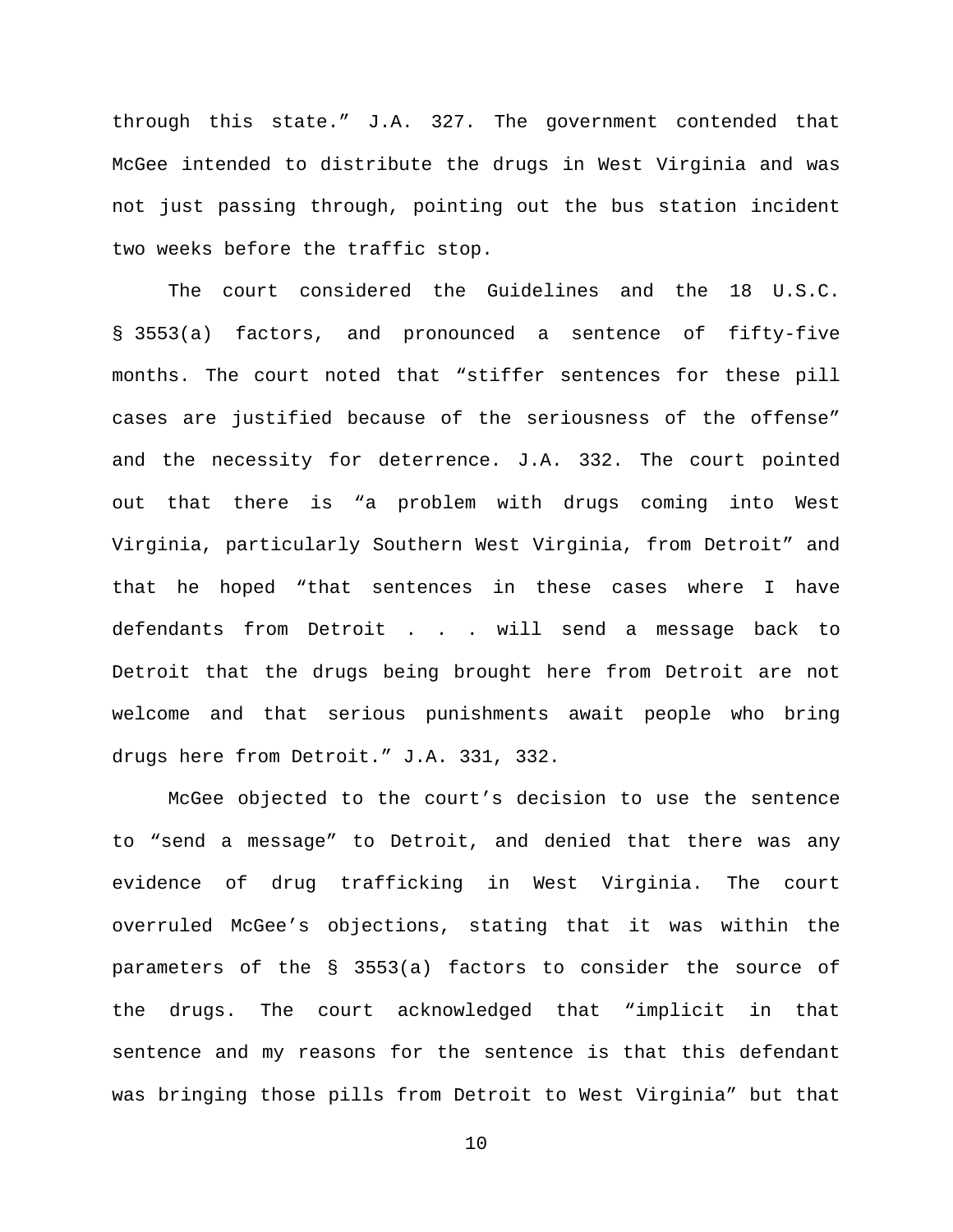it was reasonable to conclude that the drugs came from Detroit to West Virginia given that was where McGee drove from, and where all of his phone numbers were from. J.A. 337.

McGee filed a timely notice of appeal.

## III.

McGee first challenges the district court's denial of his motion to suppress.

We review the factual findings underlying a district court's ruling on a motion to suppress for clear error and its legal conclusions de novo. United States v. Vaughan, 700 F.3d 705, 709 (4th Cir. 2012) (citations omitted). When the district court denies a motion to suppress, we view the evidence in the light most favorable to the government. Id. The government bears the burden of proof in justifying a warrantless search or seizure. Welsh v. Wisconsin, 466 U.S. 740, 749-50 (1984); United States v. Watson, 703 F.3d 684, 689 (4th Cir. 2013).

The Fourth Amendment guarantees "[t]he right of the people to be secure in their persons, houses, papers, and effects, against unreasonable searches and seizures." U.S. Const. amend. IV. "Temporary detention of individuals during the stop of an automobile by the police, even if only for a brief period and for a limited purpose, constitutes a 'seizure' of 'persons' within the meaning of this provision." Whren v. United States, 517 U.S. 806, 809–10 (1996). "Because an ordinary traffic stop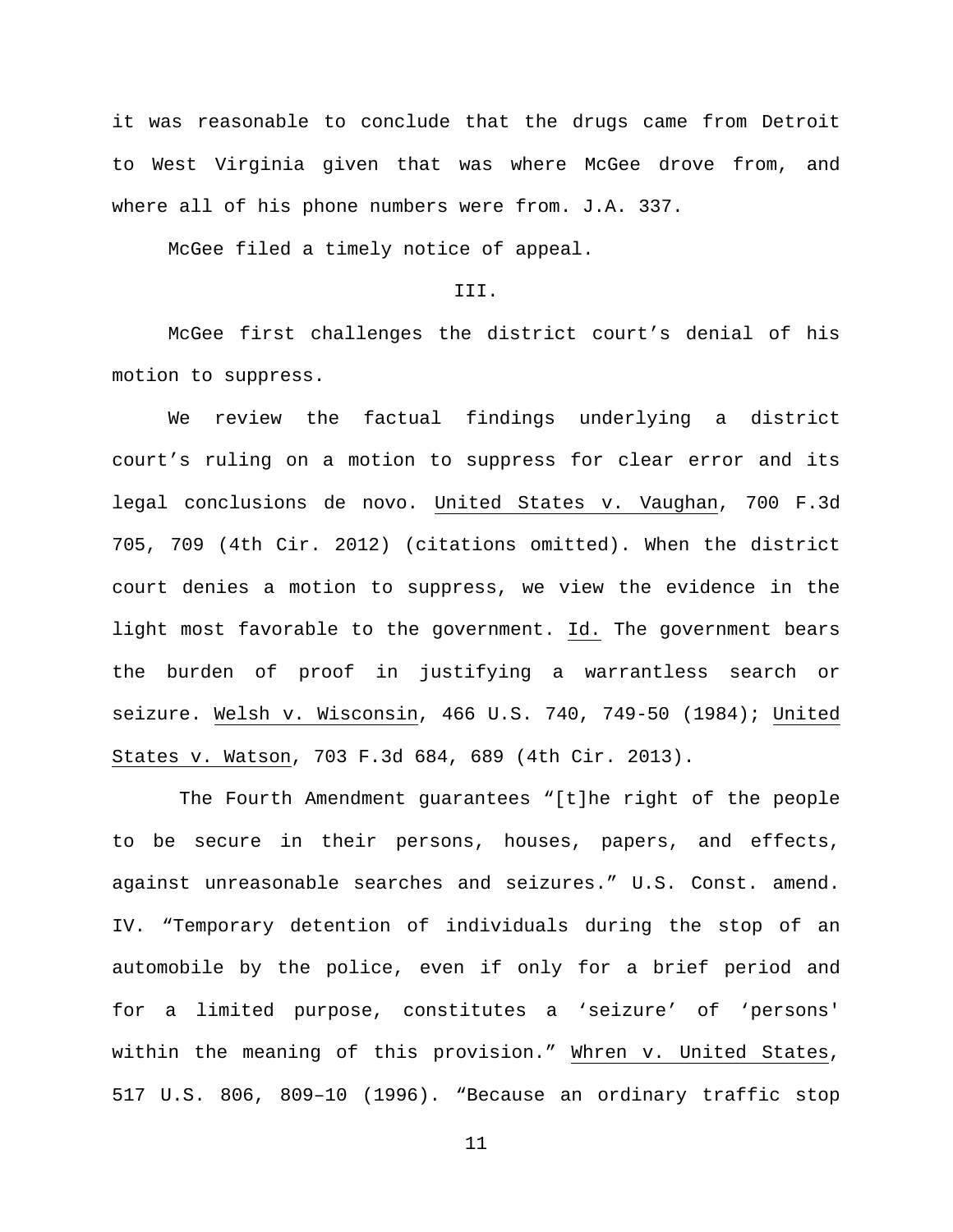is 'a limited seizure more like an investigative detention than a custodial arrest,' we employ the Supreme Court's analysis for investigative detention used in Terry v. Ohio, 392 U.S. 1 (1968), to determine the limits of police conduct in routine traffic stops." United States v. Guijon–Ortiz, 660 F.3d 757, 764 (4th Cir. 2011) (quoting United States v. Rusher, 966 F.2d 868, 875 (4th Cir. 1992)). Detention of passengers during a traffic stop provides the basis for them to challenge the legality of the stop under the Fourth Amendment. Brendlin v. California, 551 U.S. 249, 256-63 (2007).

"Observing a traffic violation provides sufficient justification for a police officer to detain the offending vehicle for as long as it takes to perform the traditional incidents of a routine traffic stop." United States v. Branch, 537 F.3d 328, 335 (4th Cir. 2008). The parties agree that a nonfunctioning brake light is a violation of the law in West Virginia. See W. Va. Code § 17C-15-18(b). The government relies on Halstead's testimony describing the non-operative brake light, which the district court found "frank and earnest"; the officer's memory was "unwavering." J.A. 264. McGee argues that this testimony is uncorroborated and fatally undermined by the testimony from Investigator Kearns and Enterprise's Tardiff that the brake lights were fully functional when Kearns tested them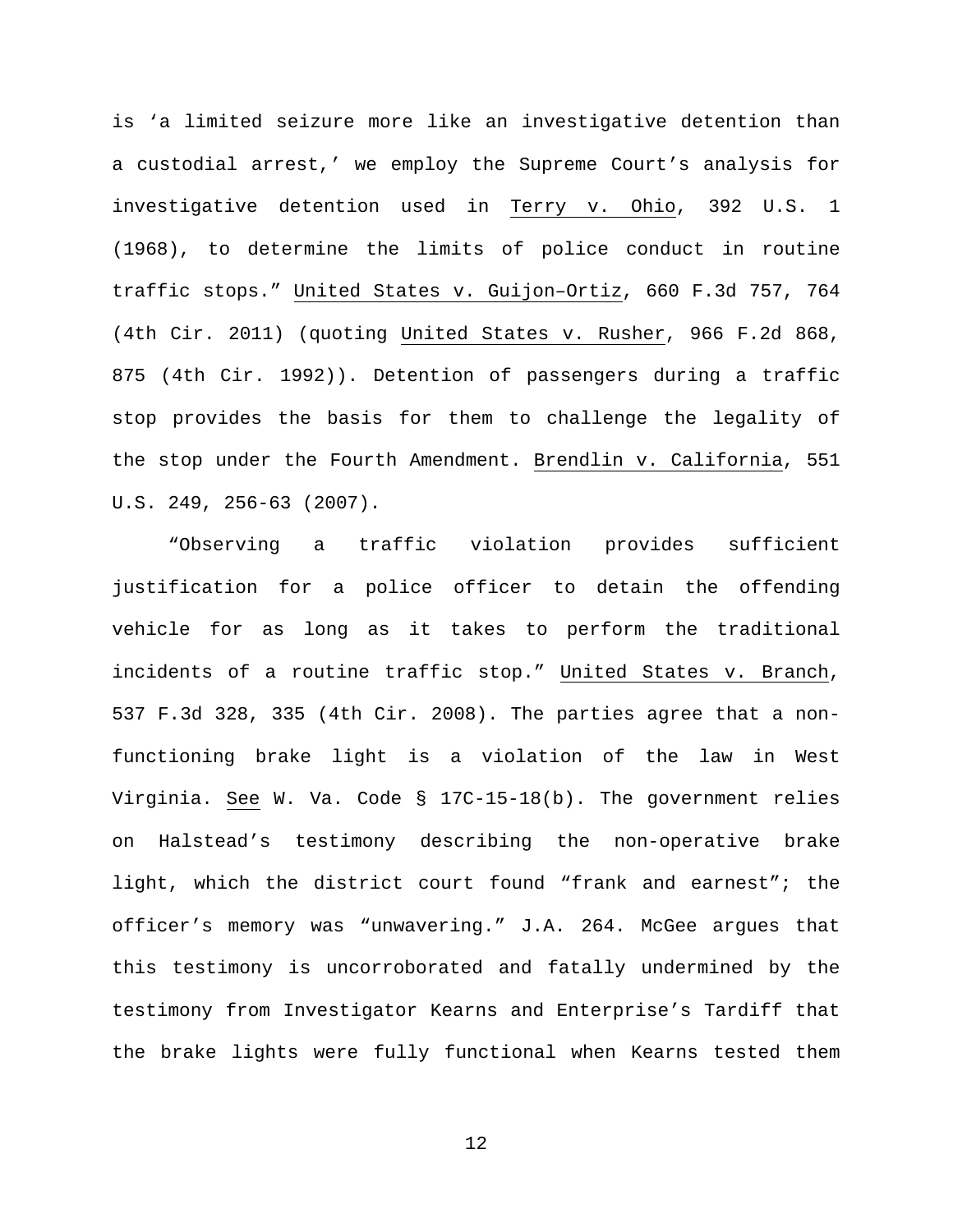in November 2011 and there were no repairs made between July 2011 (the time of the stop) and November 2011.

McGee seeks support from United States v. Ellington, 396 F. Supp. 2d 695, 700-01 (E.D. Va. 2005), and Carmichael v. Village of Palatine, 605 F.3d 451, 455 (7th Cir. 2010). In reliance on those cases, he contends that where it is only an officer's testimony against subsequent evidence of operative brake lights, the court must find that there is insufficient evidence of a non-operative brake light. Even apart from the fact that these cases are not binding authority on us, McGee reads far too much into them. In both Ellington and Carmichael, police officers cited a non-operative brake light as the reason for a traffic stop, Ellington, 396 F. Supp. 2d at 700; Carmichael, 605 F.3d at 455, but in each, the suppression hearing judge made findings materially unlike those made in the case at bar.

In Ellington, there was testimony from the defendant's father, who took possession of the car immediately after the stop, and of a vehicle mechanic, each of whom attested that all the brake lights were functional. See 396 F. Supp. 2d at 700. Ultimately, the court found that the officers had made an unreasonable mistake in concluding that the brake light was inoperative. Id. at 701 ("[T]he standard is not whether the brake light was actually non-functioning, but rather whether the officers made a reasonable mistake in believing that the center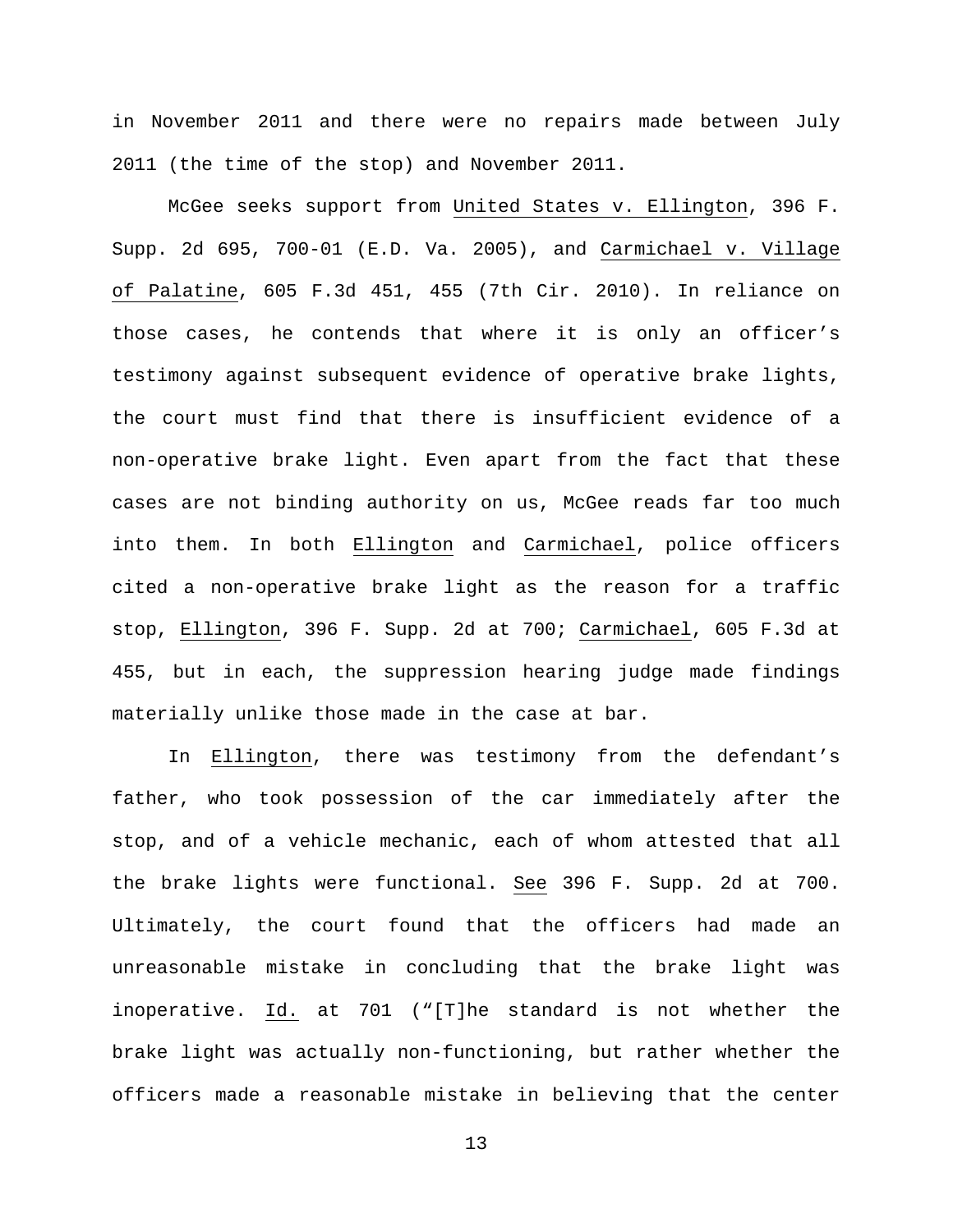brake light was non-functioning[;] the Court must ask whether the government has demonstrated by a preponderance of the evidence that the officer's mistake was reasonable. The Court finds that the government has failed to surmount that burden."). The failure of the government to satisfy its burden of proof in the circumstances of that case, therefore, has no relevance to whether it did so on the facts here.

Carmichael is similarly unavailing to McGee. There, as is frequently the case, the outcome of the suppression ruling hinged entirely on witness credibility. Specifically, the police officer conducting the stop told the individuals in the car that he had pulled the car over because the car windows were tinted, and the car did not have a front license plate, but he later testified that he had observed inoperative tail and brake lights. Carmichael, 605 F.3d at 454-55. The hearing judge made a specific finding that the officer "out and out lied" under oath regarding the brake light malfunction. Id. at 455.

This case, too, turns on credibility, but cuts the other way, as the district court found the government satisfied its burden. We "defer to a district court's credibility determinations, for 'it is the role of the district court to observe witnesses and weigh their credibility during a pre-trial motion to suppress.'" United States v. Abu Ali, 528 F.3d 210, 232 (4th Cir. 2008) (quoting United States v. Murray, 65 F.3d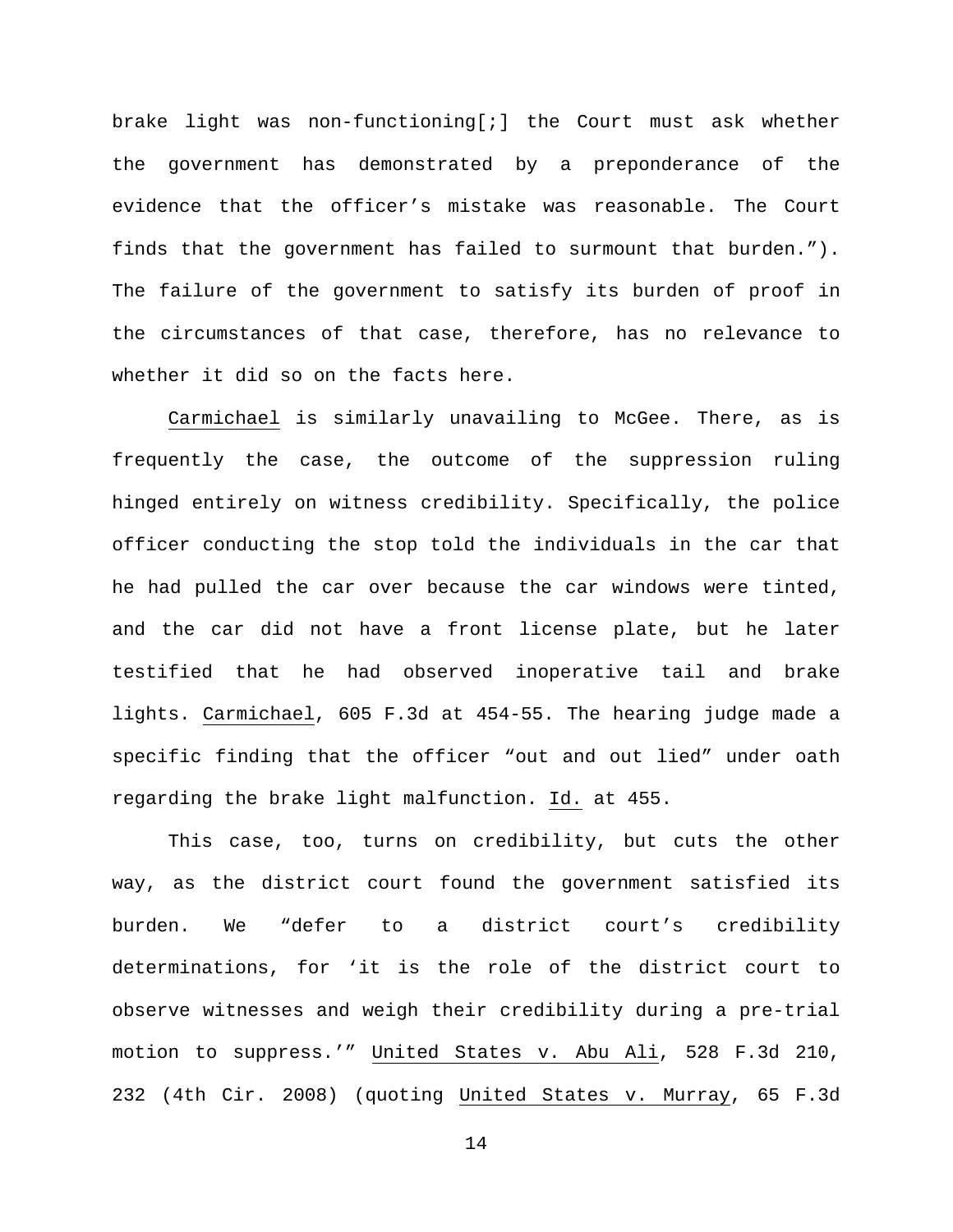1161, 1169 (4th Cir. 1995)). This does not mean, of course, that "a trial judge may insulate his findings from review by denominating them credibility determinations, for factors other than demeanor and inflection go into the decision whether or not to believe a witness." Anderson v. City of Bessemer City, 470 U.S. 564, 575 (1985). For instance, "[d]ocuments or objective evidence may contradict the witness' story; or the story itself may be so internally inconsistent or implausible on its face that a reasonable factfinder would not credit it." Id.

The issue presented here is whether the district court committed clear error in making the finding that it did, in the manner that it did. Vaughan, 700 F.3d at 709. Although McGee's evidence that the brake light was not inoperative is significant, it is nonetheless circumstantial and relies on the untested reliability of a third party's recordkeeping. In short, the defense evidence falls short of establishing clear error by the district court. Even if we might have reached a different determination if presented with the same evidence in the first instance, we cannot say that it was clear error for the district court to rule as it did. Accordingly, we do not disturb the district court's ruling on the motion to suppress.

# IV.

We turn now to McGee's challenge to the procedural reasonableness of his sentence. We review a sentence for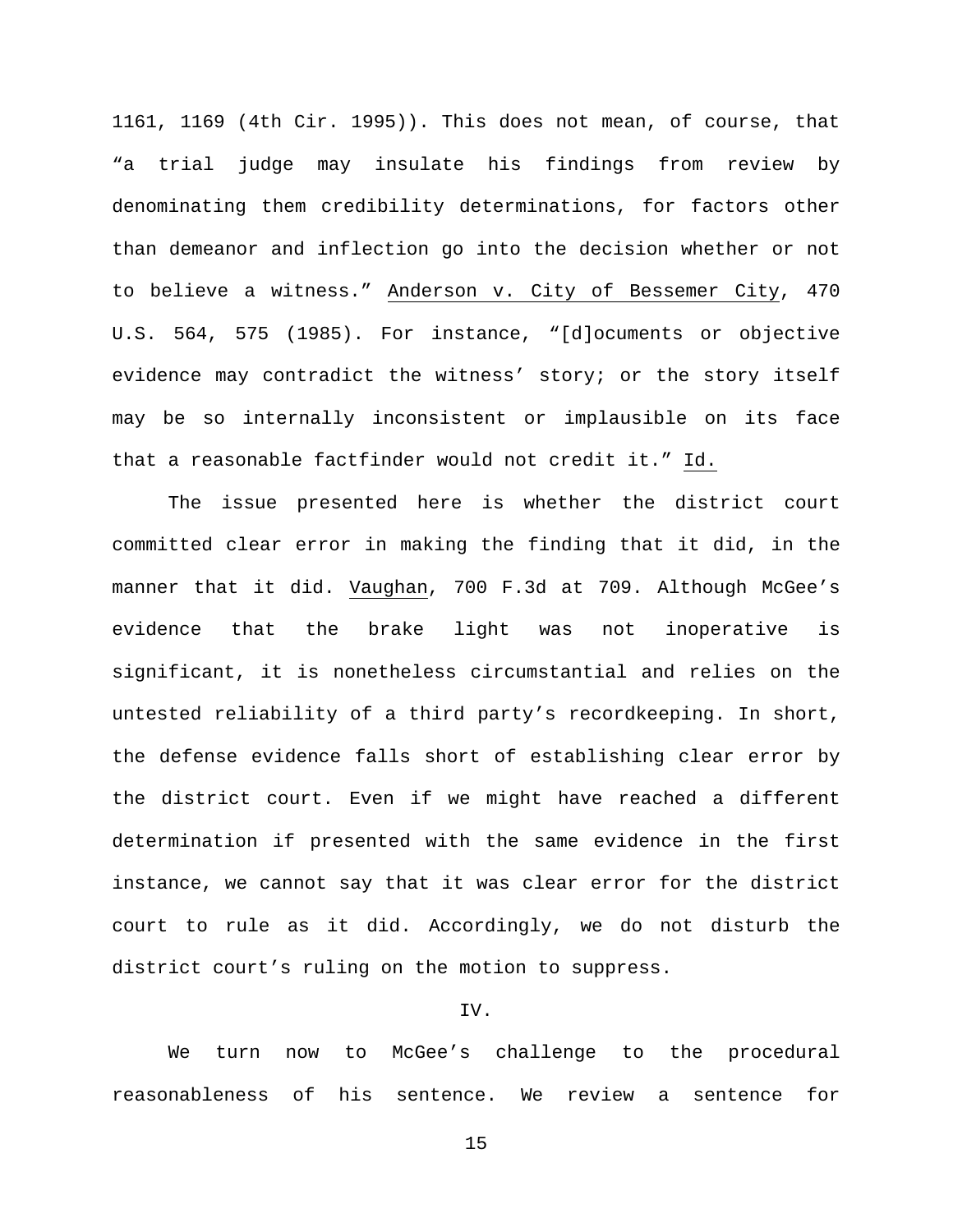procedural reasonableness using the abuse-of-discretion standard. United States v. Lynn, 592 F.3d 572, 575 (4th Cir. 2010). In analyzing procedural reasonableness, we first determine whether the district court correctly calculated the advisory Guidelines range. Id. "The government bears the burden of proving the facts necessary to establish the applicability of [a sentencing] enhancement by the preponderance of the evidence." United States v. Garnett, 243 F.3d 824, 828 (4th Cir. 2001). We "review factual findings for clear error, and legal conclusions de novo." United States v. Davis, 679 F.3d 177, 182 (4th Cir. 2012).

#### A.

McGee first challenges his sentence on the ground that the district court erred in including the drug equivalent of the cash seized from him weeks before his arrest in its calculation of his Guidelines range. We discern no error in the court's finding.

The base offense level in drug distribution cases is determined on the basis of the quantity of drugs. United States v. Pauley, 289 F.3d 254, 258 (4th Cir. 2002). The government must prove by a preponderance of the evidence the quantity of drugs for which a defendant is responsible. United States v. Bell, 667 F.3d 431, 441 (4th Cir. 2012). Where police seize cash and not drugs from a defendant, the cash can be converted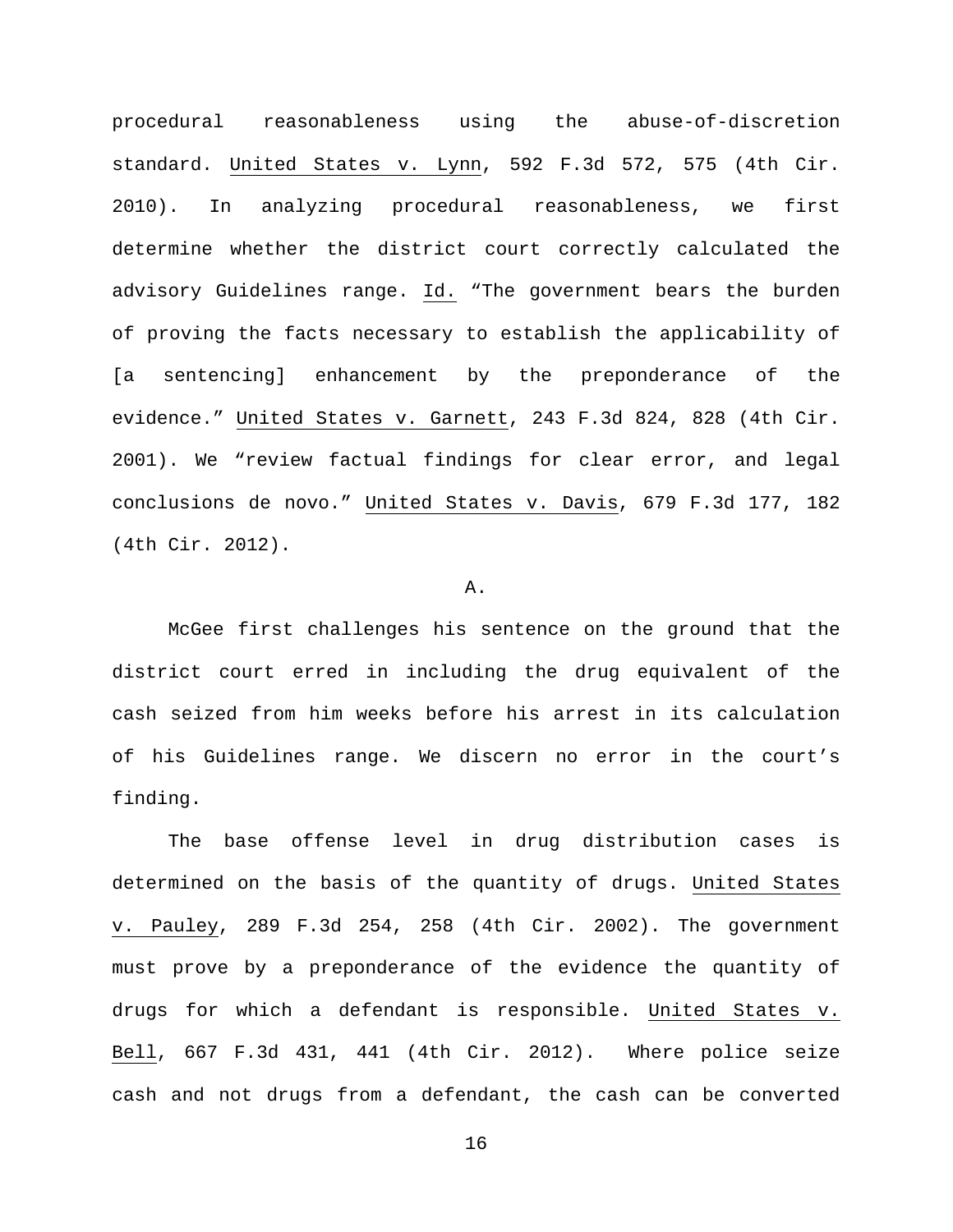to a quantity of drugs consistent with the normal selling price for the drugs. United States v. Sampson, 140 F.3d 585, 592 (4th Cir. 1998).

McGee does not contest the quantity of drugs seized during the traffic stop, only the addition of the drug equivalent from the cash seized at the bus station. Under the Guidelines, conduct which is in the "same course of conduct or common scheme or plan as the offense of conviction" can be considered in the calculation of the base offense level. U.S.S.G. § 1B1.3(a)(2). Acts are in the "same course of conduct" if

they are sufficiently connected or related to each other as to warrant the conclusion that they are part of a single episode, spree, or ongoing series of offenses. Factors that are appropriate to the determination of whether offenses are sufficiently connected or related to each other to be considered as part of the same course of conduct include the degree<br>of similarity of the offenses, the reqularity similarity of the offenses, the regularity (repetitions) of the offenses, and the time interval between the offenses. When one of the above factors is absent, a stronger presence of at least one of the other factors is required.

U.S.S.G. § 1B1.3 cmt. 9(b).

McGee maintains that the government did not meet its burden, as the only evidence that McGee's presence at the bus station was related to drug trafficking was: first, that McGee gave several inconsistent stories for why he was in Charleston at the bus station, and second, that McGee had text messages on his phone which the police interpreted as relating to drugs.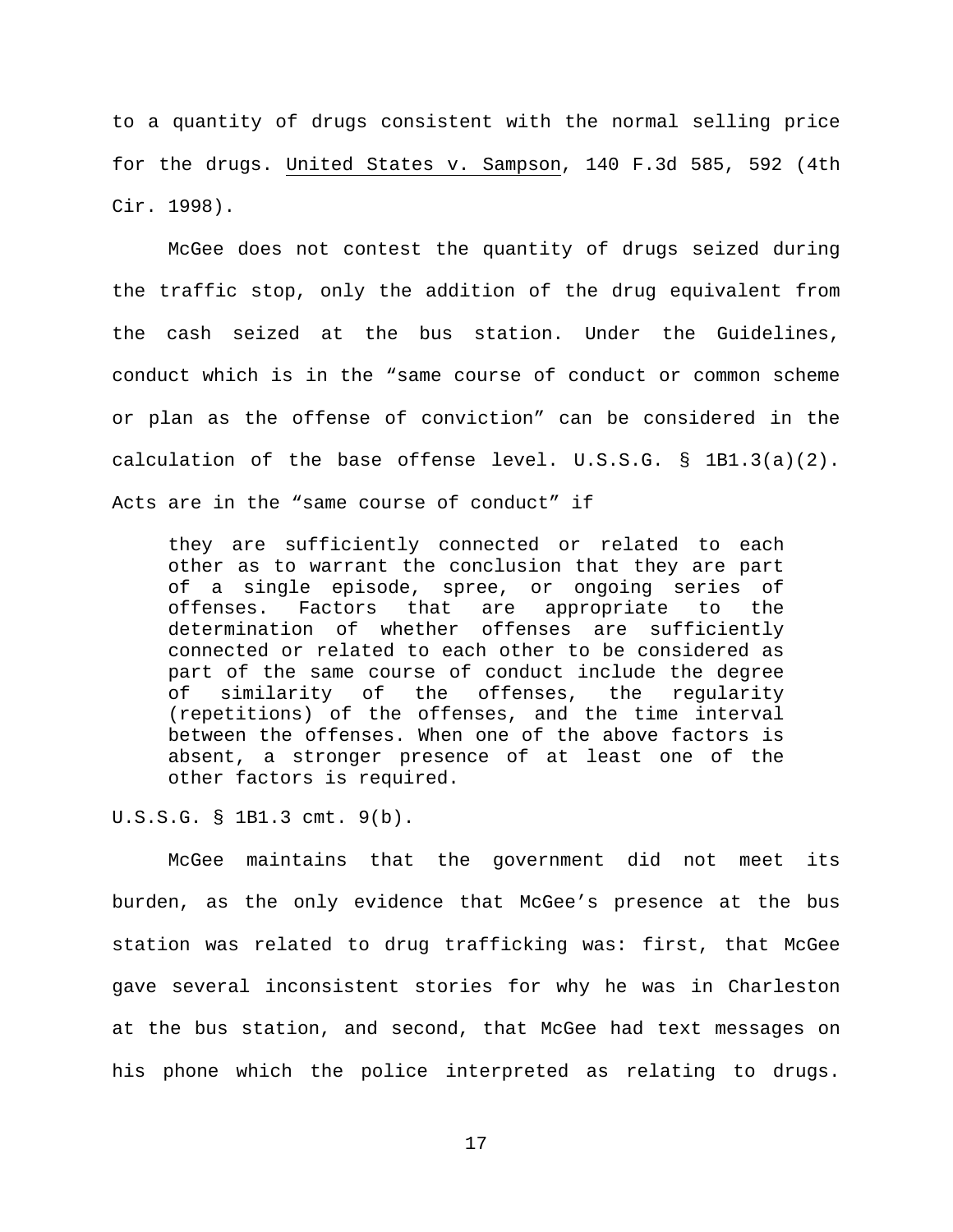McGee points out that there were no drugs found on him at the bus station, and that none of the text messages actually stated anything about "pills" or other drugs. The government contends it was not clear error for the court to credit these two factors as sufficient to find that McGee's actions at the bus station were a part of the "same course of conduct" involving the pills on his person at the traffic stop.

McGee's arguments fail. The police interacted with McGee twice, both times in places of interstate transportation (once a bus station, and the other on an interstate highway); once seizing a substantial amount of cash, and the other a significant quantity of drugs ready for distribution. McGee could not provide a consistent explanation for why he had that much cash on him when the police interviewed him at the bus station. This, combined with his suspicious behavior in having a ticket under someone else's name and text messages which were consistent with a drug trafficking scheme, is enough to make it more likely than not that McGee was transporting drug proceeds in the same series of actions as that which he was actually charged with when he was found in possession of the pills.

The district court did not err in finding that the two incidents comprised the same course of conduct or in adding the drug equivalent of the cash seized when it calculated the drug quantity that drove the calculation of McGee's sentencing range.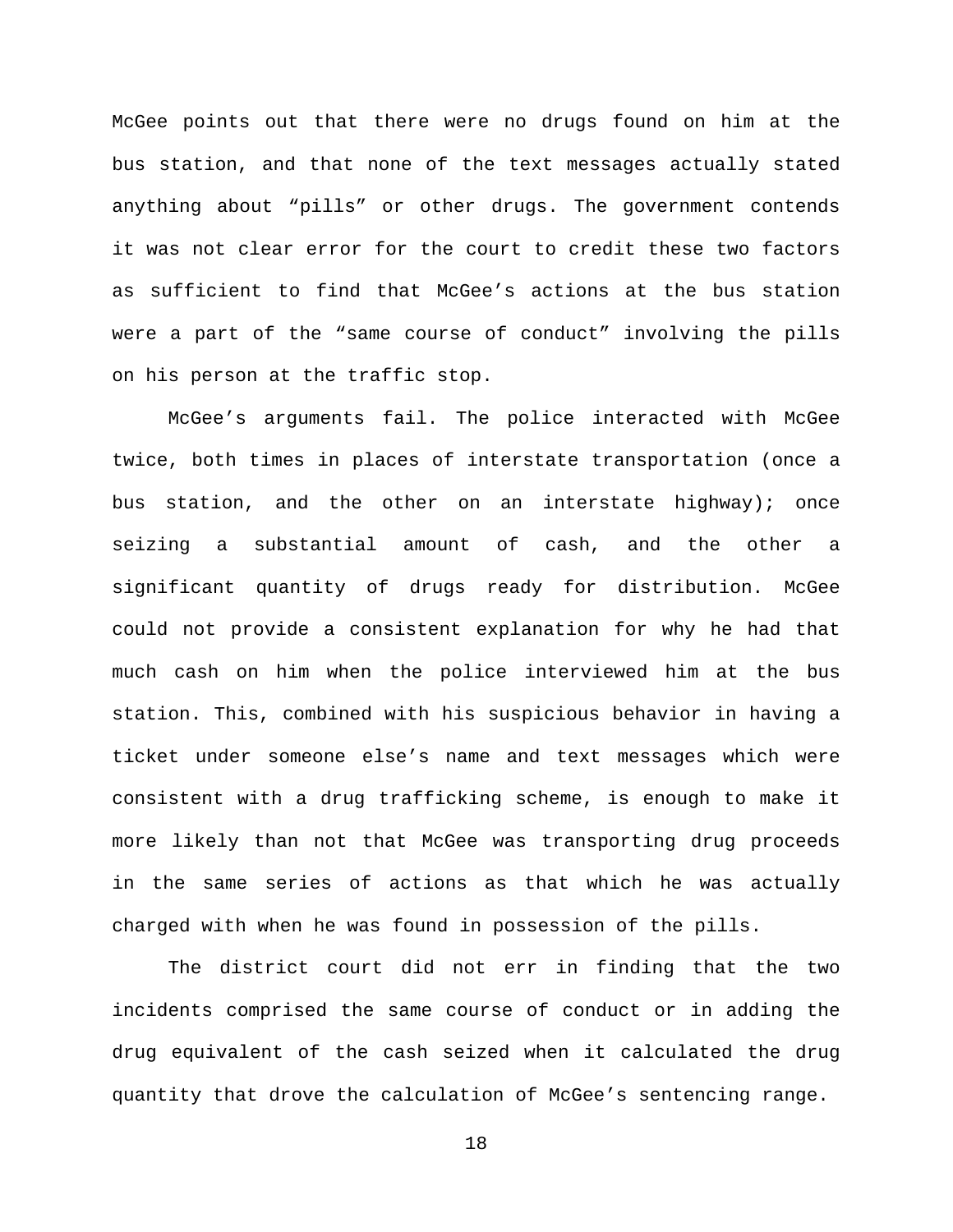Finally, McGee challenges his sentence on the ground that the district court erred in failing to afford him an individualized assessment in arriving at his sentence. Gall v. United States, 552 U.S. 38, 50 (2007) (sentencing court "must make an individualized assessment based on the facts presented"); United States v. Carter, 564 F.3d 325, 328 (4th Cir. 2009). McGee complains that the district court simply put him in a class of people who brought drugs from Detroit and sentenced him on that basis, pointing to the court's emphasis on using the sentence to "send a message" to offenders in Detroit. J.A. 332.

Here, the district court offered a sufficiently individualized rationale for its sentence, without undue emphasis on McGee's status as a nonresident importer of drugs into the district. In addition to the statements about Detroit, the court made numerous references to McGee's criminal history, the nature of the offense, and the need for deterrence. The district court also specifically denied McGee's request for a variant sentence of forty-one months with an articulable justification. We therefore find little merit in McGee's challenge.

Deterrence is a goal a sentencing court must take into consideration. 18 U.S.C. § 3553(a)(2)(B) ("the need for the

B.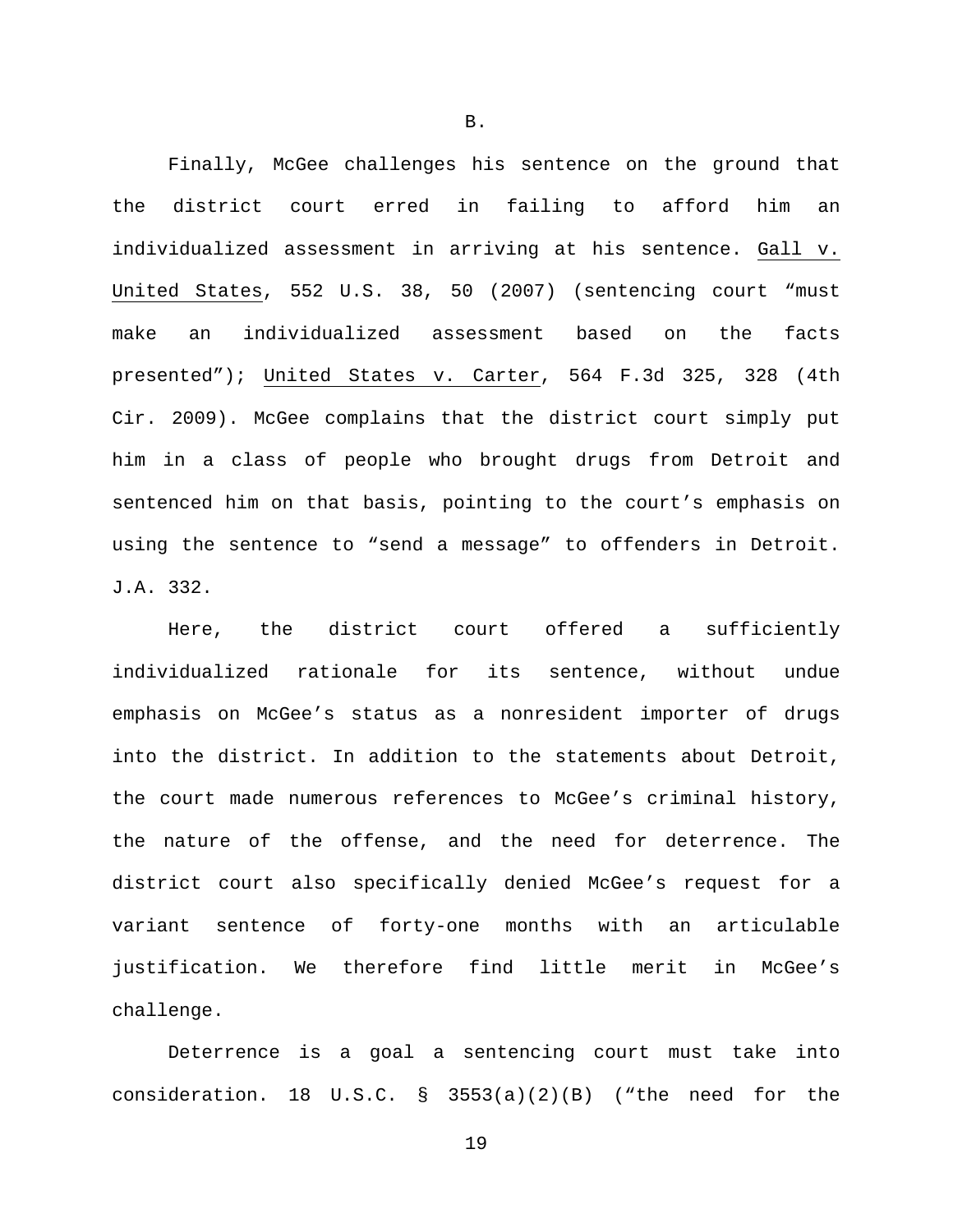sentence imposed . . . to afford adequate deterrence to criminal conduct"); see, e.g., United States v. Montes-Pineda, 445 F.3d 375, 381 (4th Cir. 2006). The court's belief that McGee, in particular, needed to be deterred, as well as others similarly situated, unquestionably was a valid consideration. Contrary to McGee's arguments, the court's desire to send a message was not just about the connection between McGee and Detroit, it was also about McGee's own criminal history. The court stated that "[W]hat's clear to me is that your prior contacts with the criminal justice system, including the sentences you were given, did not deter you from engaging in this activity. So it's clear that you need a stiffer penalty to get the message." J.A. 332.

We pause to note that, viewed in isolation, some of the district court's comments evince a perilously close flirtation with the line we drew in United States v. Diamond, 561 F.2d 557 (4th Cir. 1977)(per curiam). In that case, the district court sentenced two defendants convicted of stealing interstate shipments of cigarettes and, in doing so, noted that "the Court takes a dim view of people coming down from New York to commit their crimes in Virginia." Id. at 559. Although we affirmed the convictions, we vacated the sentences and remanded for resentencing before a different district judge, holding:

The inference that the district judge considered as a factor in sentencing the fact that defendants who committed a crime within the district in which he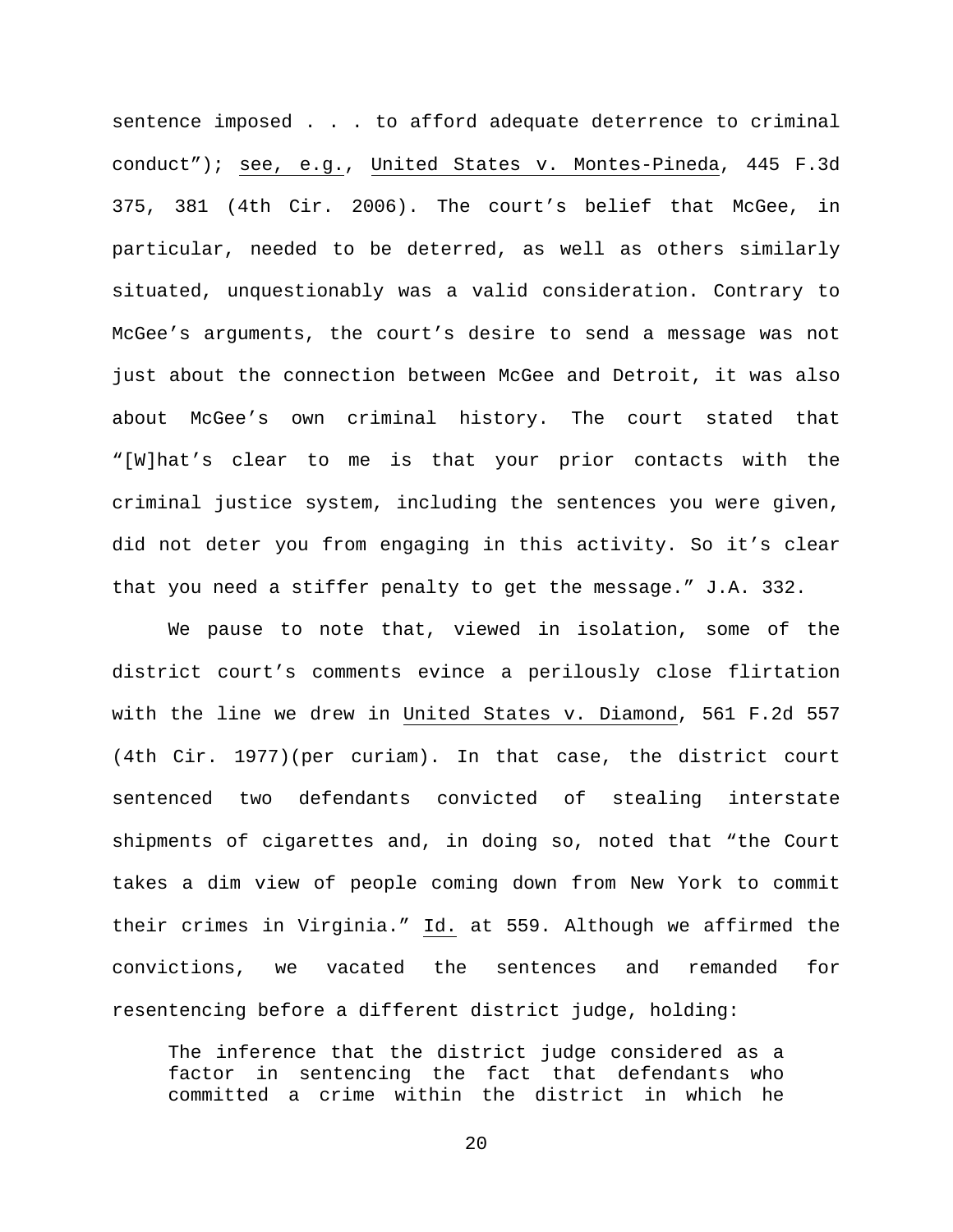presided were nonresidents is inescapable. We cannot permit a district judge who is an officer of a national judicial system and who is enforcing a national criminal code to be moved by such considerations of parochialism in imposing sentences.

### Id.

In fashioning the sentence in the case at bar the district court relied in part on the fact that McGee brought narcotics from out of state, and specifically from Detroit, Michigan. The court stated:

Finally, it is, as [the prosecutor] indicates, no secret that there is a problem with drugs coming into West Virginia, particularly Southern West Virginia, from Detroit. I don't know why that is, because there are other cities that are closer to West Virginia that we see much less drugs coming from, but for some reason, people from Detroit seem to look at West Virginia as a drug market for them to bring their drugs to.

. . . .

I, in particular, hope that sentences in these cases where I have defendants from Detroit, and you're by no means the first defendant I have had from Detroit, will send a message back to Detroit that the drugs being brought here from Detroit are not welcome and that serious punishments await people who bring drugs here from Detroit.

J.A. 331-32.<sup>[4](#page-20-0)</sup> Defense counsel, acknowledging his responsibility

to zealously protect his client's interests and to make an

<span id="page-20-0"></span><sup>&</sup>lt;sup>4</sup> Indeed, in an earlier appeal before us the district court made clear that it has "always given stiffer sentences" to "individuals bringing drugs into West Virginia from out of state." United States v. Perry, No. 2:10-cr-00139 (S.D. W. Va. May 6, 2011) (ECF No. 101, at 15), aff'd, 456 Fed. App'x 226, (Continued)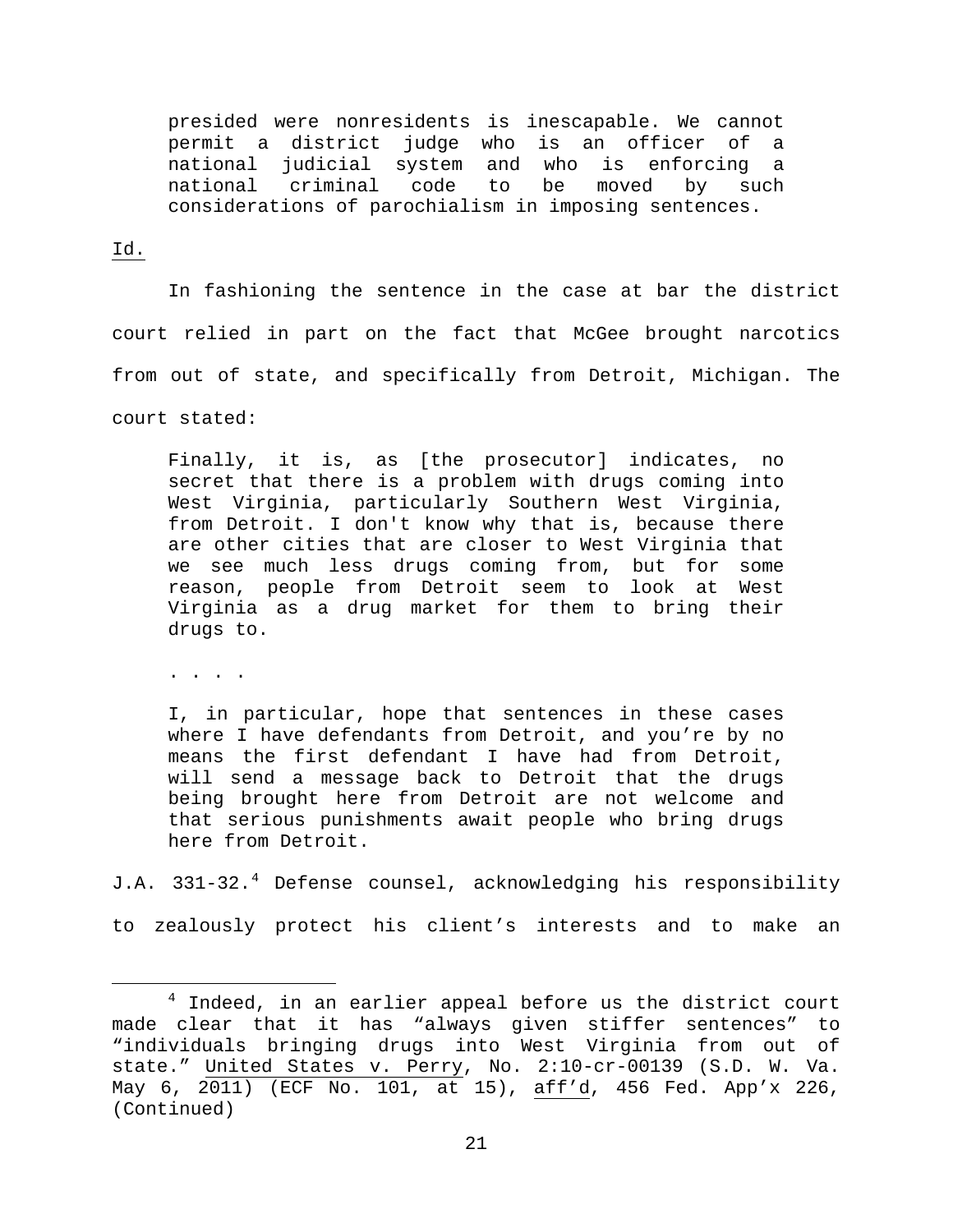adequate record, respectfully, and understandably, objected to the court's above comments and thereby preserved the issue for review.

Although, in light of Diamond, the record is not entirely free of ambiguity, i.e., whether a resident drug dealer in West Virginia, whose source of supply is out of state and who travels herself to import those drugs into the district, would also be subject to "stiffer sentences," we conclude that the district court did not err or otherwise abuse its sentencing discretion. Ultimately, the district court sentenced McGee to a term of imprisonment in the middle of the applicable advisory Guidelines range (after awarding an acceptance of responsibility adjustment over the government's objection), and considered the particular criminal history of the defendant, as well as the specifics of his offense and the need for deterrence – all factors appropriate for consideration under 18 U.S.C. § 3553(a). Accordingly, we hold that the sentence was not procedurally unreasonable for lack of individualized assessment.

Ĩ.

<sup>2011</sup> WL 6000705 (4th Cir. Dec. 1, 2011) (unpublished). See also United States v. Loper, 293 F. App'x. 999 (4th Cir. 2008) ("Moreover, [the district court] stated that it believed the sentence was appropriate given the amount of drugs involved in this case, Loper's significant criminal history, and the fact that Loper was involved in bringing drugs into West Virginia from out of state.").